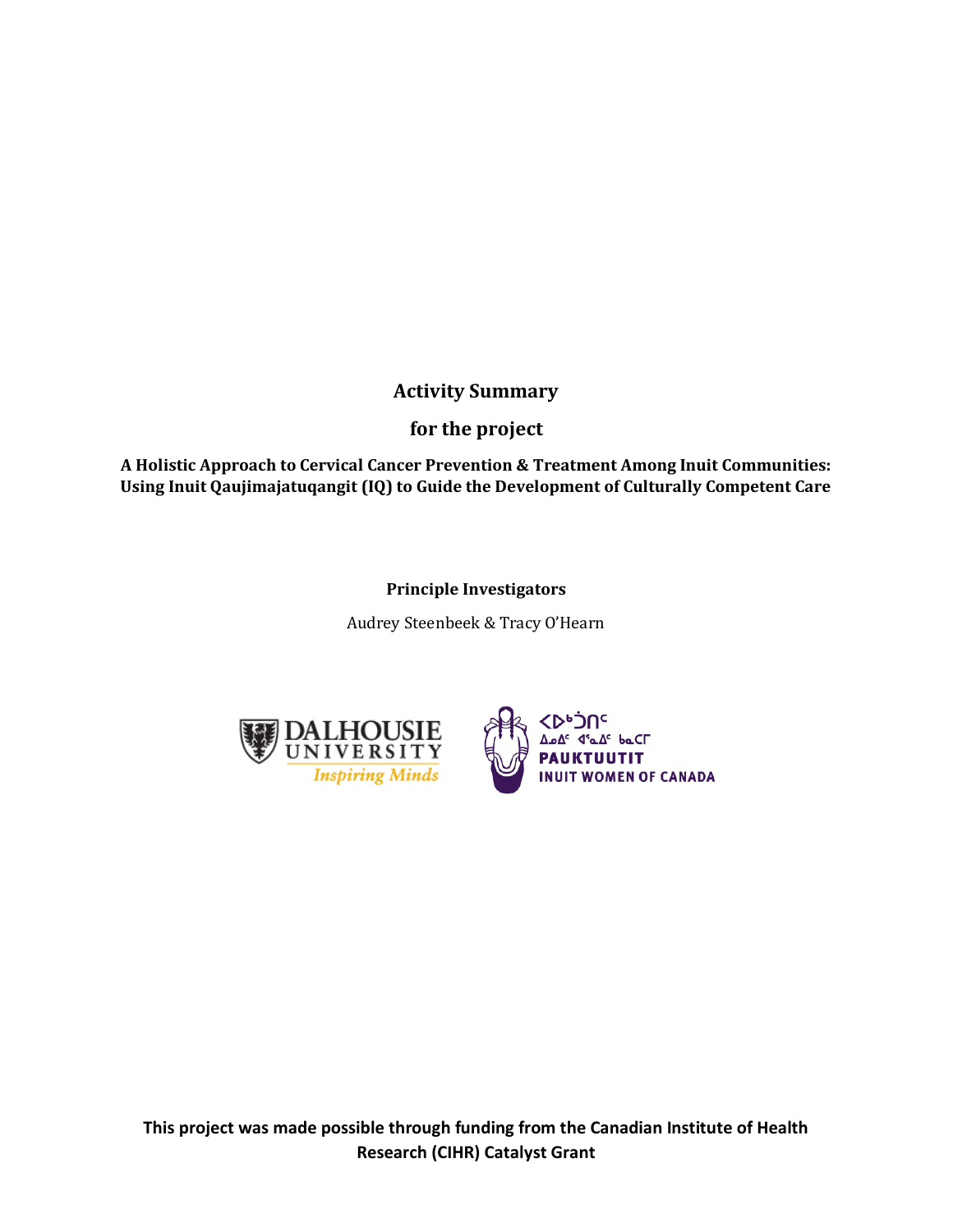## **Overview**

**Background:** In 2012, human papillomavirus (HPV) accounted for 35% of all new cervical cancer diagnosis in Canada. Inuit have some of the highest rates of sexually transmitted infections (STIs), including HPV, and at considerable risk for cervical cancer. Unfortunately, there has been limited funding for cervical cancer prevention in Inuit communities. Culturally-relevant approaches to cervical cancer education, prevention and treatment need to acknowledge issues around healthcare delivery (e.g. limited access to routine PAP screening, lack of anonymity and counseling, and racial discrimination) and the historical legacies of colonialism. Additionally, marginalization, residential schooling, and trauma which often result from unresolved sexual violence and childhood abuse, may deter Inuit women seeking testing and other medical care. Ultimately, programming needs to be tailored to the unique cultural, spiritual and community needs of Inuit.

For Inuit in Canada, wellbeing is a central concept of Inuit Qaujimajatuqangit (IQ), which is synonymous with Inuit culture and philosophy. It is important to include IQ in all aspects of life, including health and wellbeing. Recognizing that mass screening for cervical cancer in Inuit communities is not always a viable option due to limited services, refusal of PAP screening and fear, we feel it is important to foster wellness and integrate IQ in cervical cancer education and prevention activities for Inuit.

**Approach:** A collaborative, interdisciplinary research team was created to develop a research proposal that will inform the development of cervical cancer education, prevention and treatment tools. These tools will reflect wellbeing as conceptualized through the IQ framework, with emphasis on Canadian Inuit communities.

**Activities:** This project included three activities with associated objectives:

#### *Activity 1: Three-day Workshop*

- Engage with northern researchers and key informants to identify priorities that will inform culturally competent and safe cervical cancer education, prevention and treatment through the IQ framework; and
- Create new and strengthen existing partnerships between Indigenous communities and organizations, academic and community researchers and government organizations to address the issue of cervical cancer in Inuit communities.

#### *Activity 2: Scoping Review*

• Undertake a comprehensive scoping review of current northern/Indigenous cervical cancer research and traditional medicine within Canada, including government documents (grey literature) and unpublished works.

#### *Activity 3: Operating Grant Preparation*

- Enhance community-based research and proposal writing capacity among team members; and
- Develop a future competitive CBR Operating Grant to be submitted to CIHR's anticipated competition associated with the Catalyst award.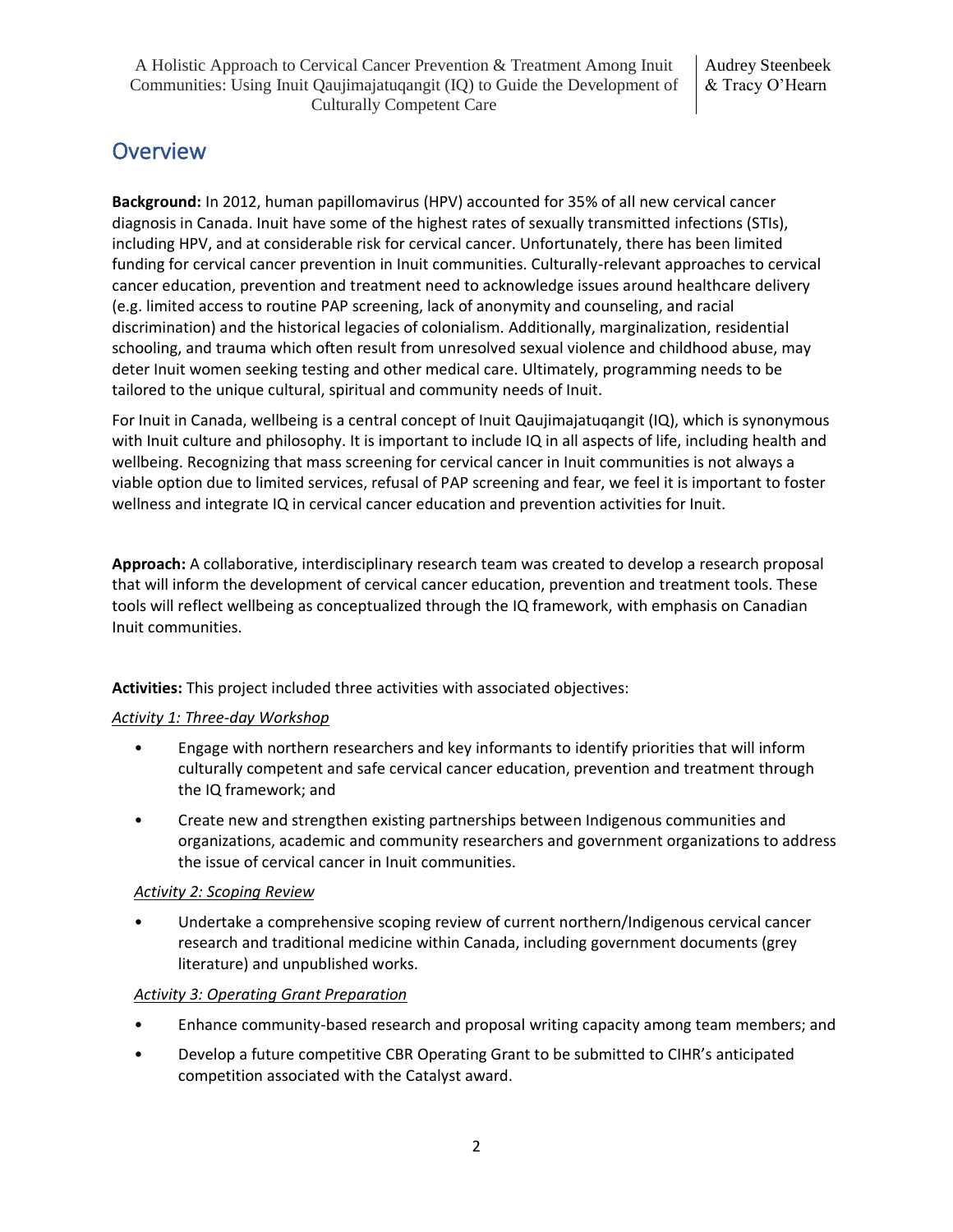## Activity 1 Outcomes (3-Day Workshop)

In April 2018, members of the research team met in Iqaluit (See Appendix A for list of Participants) representing Community Health Representatives (CHRs), Inuit community members, Inuit organizations, and academic institutions. The meeting supported a comprehensive exchange of information, including: an overview of Pauktuutit's current activities on sexual health and cancer, the current landscape of HPV and cervical cancer in the North, risk factors for HPV transmission among Inuit communities, a foundational presentation on Inuit Qaujimajatuqangit (IQ) principles, information about effective knowledge translation and examples of related research projects on pap smear screening with Indigenous women and the role of IQ in community-based research. By coming together, team members were able to strengthen existing research partnerships, solidify research priorities, familiarize participants with the research process and develop a preliminary plan for the operating grant submission. A range of considerations and recommendations for preparing the operating grant emerged from the discussions throughout the workshop.

## Activity 2 Outcomes (Scoping Review)

A scoping review was completed and the protocol for the review has been published (available [here](https://journals.lww.com/jbisrir/Fulltext/2019/09000/Characteristics_of_Indigenous_healing_strategies.14.aspx) -See Appendix B for Abstract). The review identified/described Indigenous healing strategies in Canada. Fifty-nine articles were included, and findings suggest that a diversity of characteristics – including guiding principles and human resources – are consistent in supporting a decolonizing approach that upholds Indigenous knowledge, respects Indigenous rights to self-determination and recognizes Indigenous resilience and agency.

# Activity 3 Outcomes (Grant Development)

Building on recommendations and considerations presented during the workshop, the foundations of an operating grant have been developed; however, the operating grant associated with the Catalyst Grant has not been announced prior to the completion of the Catalyst Grant activities.